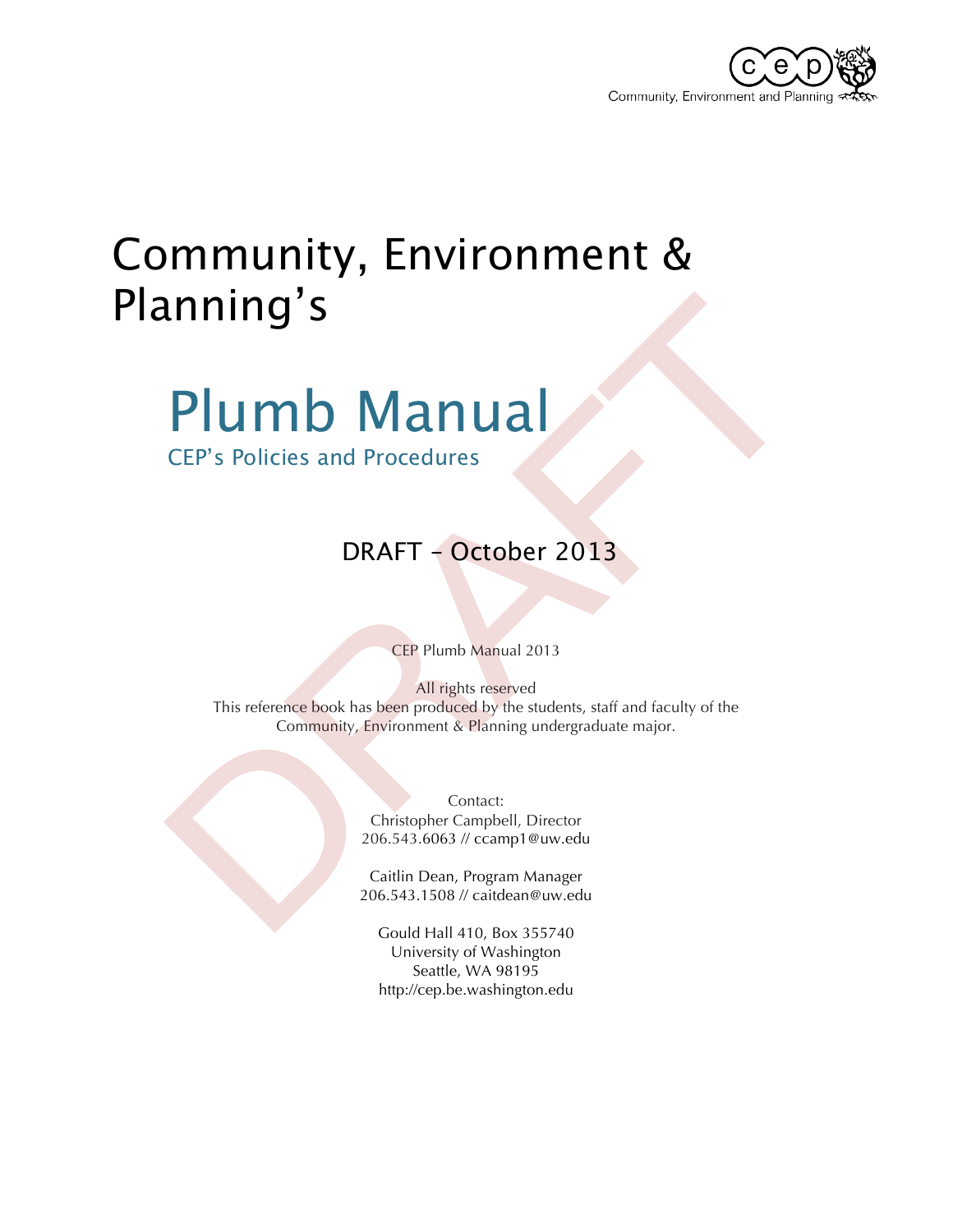# **Contents**

### **Section 1 – Philosophy**

- Basic Commitments
- Mission Statement
- Shared Values
- Essential Questions
- Core Competencies
- Practices and Pedagogy

### **Section 2 – Academics**

- Degree Requirements
- Components of the major and component purpose and goals
	- o Individual Study Plan (elaboration in appendix)
		- **•** purpose
		- ! goals
	- o Governance (appendix will be governance manual)
		- **•** purpose
		- ! goals
	- o Leadership Retreats
	- o Internship (elaboration in appendix)
	- o Senior Project (elaboration in appendix)
	- o Portfolio (elaboration in appendix)
	- o Core Courses (section for each)
	- o Narrative Reflections
	- o Methods Course
	- o Diversity Course

### **Section 3 – Policies**

- Explanation of proposal writing process and consensus
- **Governance Participation Policy**
- Minimum Grade Policy
- Continuation Policy

### **Appendices**

- ISP
- Governance Manual
- Internship Contract
- Senior Project Guidelines
- Portfolio Guidelines
- Facilitation Guidelines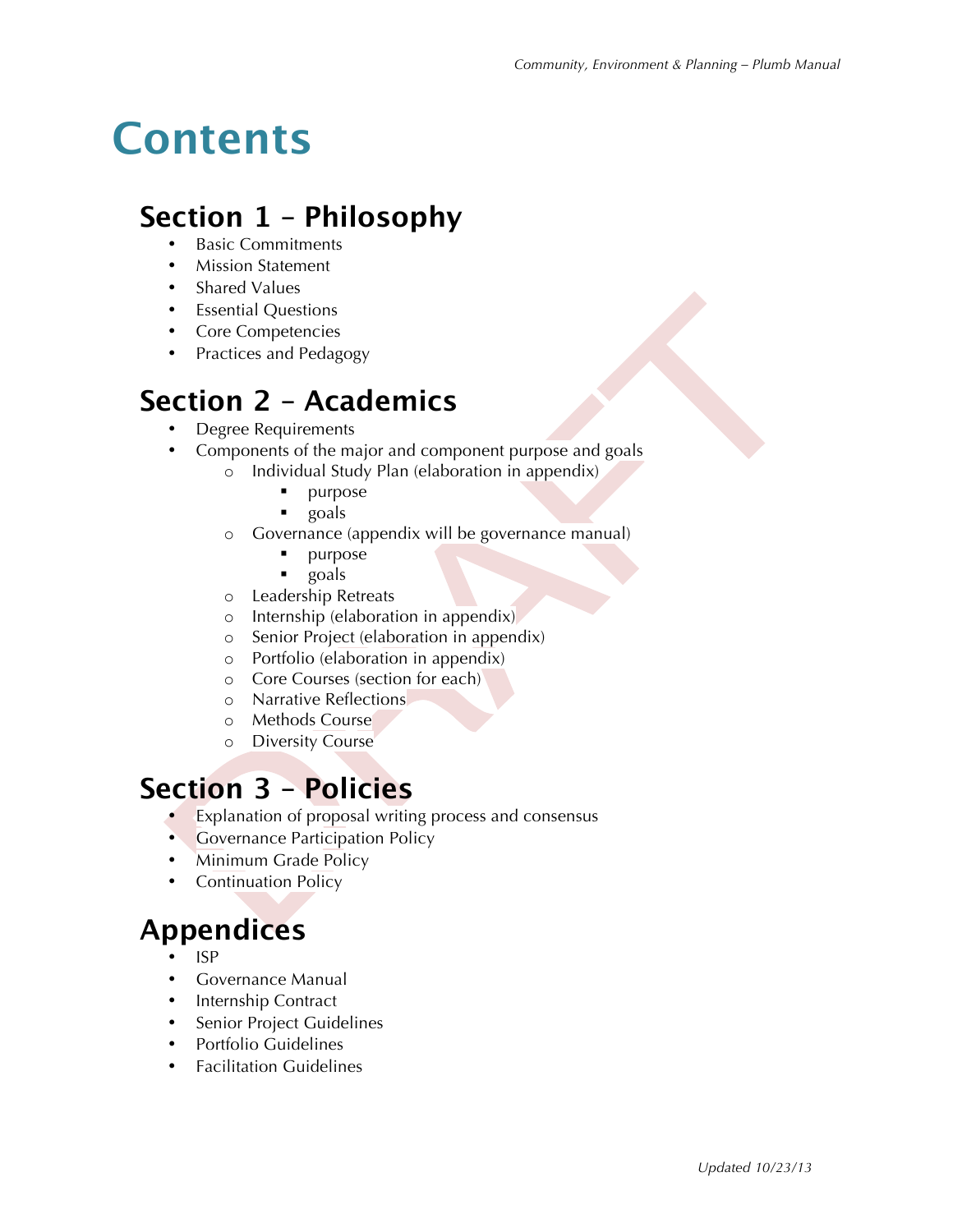# Section One - Philosophy

The Community, Environment, and Planning (CEP) major is an interdisciplinary degree program offered through the Urban Design and Planning department in the College of Built Environments at the University of Washington. CEP focuses on the three central tenants of Community, Environment, and Planning. It is a 'major in leadership and democracy', where each student is expected to be an active participant, not only in the classroom but also in the operation and development of the major. The program deliberates and makes policy decisions through a consensus-based governance system, and students routinely take on leadership roles in various activities such as policy development, curriculum review, event planning, and community initiatives.

Students pursue their own interests through the structure and flexibility of an Individual Study Plan (ISP). Alongside core course requirements, students craft their curriculum in a way that will support their educational goals. Students then bring their specified areas of interest back to CEP core courses to share with their peers, ensuring a diverse and interdisciplinary learning environment. CEP's educational structure enables students to gain knowledge, expertise, and skills for an active, involved life that benefits themselves and their communities.

CEP was born during the 1993-94 academic year with twelve self-selected students through a series of special seminars aimed at developing an innovative new undergraduate planning degree. Their intent for the major was an ongoing experiment in mutual learning, from initiation to implementation, from personal empowerment to enlightened service. While the program shifts and develops to reflect the lessons learned by past students and the interests of its current students, the CEP program maintains it's original intent and continues in the same tradition.

### Basic Commitments

CEP's basic commitments are reflected in the name of the major:

- **Community** describes not only our efforts to create a place where we can be nourished and supported in order to combine our efforts into positive collective action, but also our commitment to understanding the structure and development of communities in general.
- *Environment* challenges us to have an ecological mindset, calling on humanity to act as responsible stewards of our environments.
- **Planning** is the process of engaging with our built and natural environments and implementing positive change through meaningful participation of affected communities.

### Mission Statement

Between 2011-2013, CEP students led a process to review various versions of our mission statement and craft a statement that each member of the community could stand behind and use as a foundation for the work they do in the program.

Community, Environment, and Planning is a self-directed, diverse undergraduate major comprised of students, faculty, and staff, engaged in holistic growth and a collaborative process of experiential and interdisciplinary learning. In our major, we develop skills, techniques, and knowledge necessary to be active leaders and conscientious planners in our communities and environments.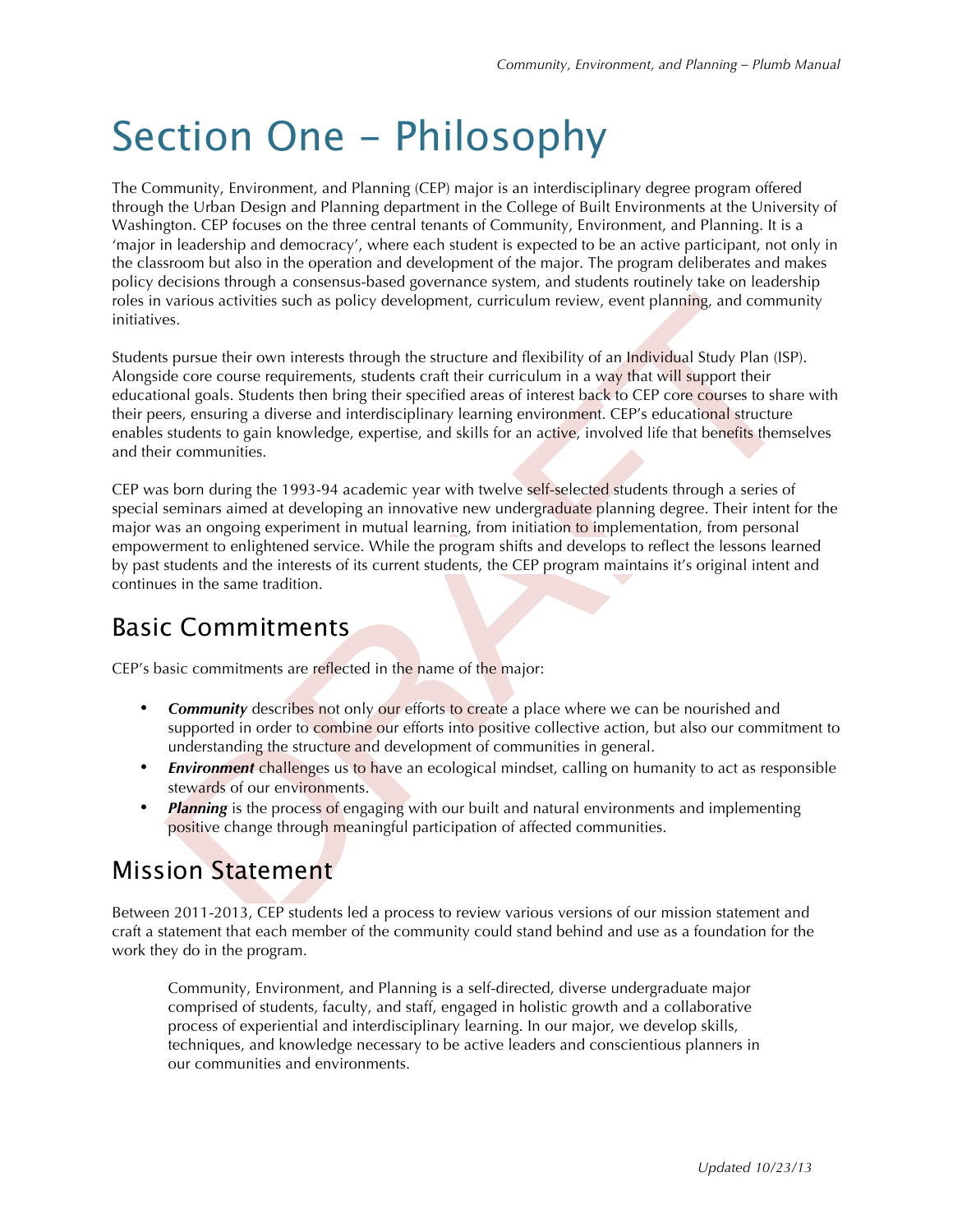### Shared Values

CEP encourages and depends on the development of skills in critical thinking, interactive leadership, versatility, self-discipline and reliability. Students must take responsibility for themselves in developing a plan of study that works toward their goals. They must also share responsibility for their educational experience. The opinions, knowledge, and perspective of each member are crucial to the education of the whole. This process can at times be slow and frustrating, but it is ultimately rewarding in preparing the student to be effective in all areas of life.

The CEP founders expressed their vision for the major in five shared values. These were:

- The centrality of the individual student. Education should serve to support and liberate each participant's potential.
- **The critical importance of a learning community.** Self-directed learning can best occur in the company of others who are similarly motivated. We must become each other's teachers.
- **The value of practice.** The learning environment must resemble and promote the situation that students will be trying to create as citizens, leaders, and workers.
- **Education of the whole person**. Our lives will be effective insofar as we bring our individual experiences, beliefs, styles of expression and interaction, and perceptions of ourselves to bear on the challenges we face.
- **Participation.** We intend to influence the educational apparatus, even as it influences us. We are strongest when we make conscious choices, and when we put co-creation in the place of passivity and complaint.

In the Spring of 2013, CEP adopted updated values. Alongside, the University of Washington's **values<sup>1</sup>** , CEP's values reflect what is central to our major and create a backbone for the work we do in and outside the classroom:

- **Practice**: The learning environment must resemble and promote the situation students seek to create as citizens and leaders. All members of CEP actively engage, participate, and form a strong community for the benefit of our members and our communities.
- **Personal Formation**: We are dedicated to the holistic growth of each individual member. We maintain academic challenge and rigor and reach beyond academia as necessary in an effort to educate the whole person. We emphasize personal, as well as collective growth, recognizing all growth as a process that is never complete.
- **Intentionality:** We are a collective body of individuals each committed to making decisions with prudence, wisdom, and integrity. We are strongest when we make conscious choices, and when we put co-creation in the place of passivity. We intend to influence the educational apparatus, even as it influences us.
- **Communal Learning**: Self-directed learning can best occur in the company of others who are similarly motivated. We are each other's teachers through collaboration and the active participation of all members of the community. We view people on the basis of the equal dignity of each individual while embracing differences, recognizing that they enrich our learning experience.
- **Stewardship:** CEP, as a program and as individuals, should care for the people and places around them through action and with a sense of stewardship. We hold ourselves responsible for our words and deeds in an effort to better our major, our communities, and ourselves.

These values shape our experience in CEP and direct our policies and action. By valuing the above in our education, we solidify these values in our daily lives, shaping us to be life-long conscious learners.

 <sup>1</sup> http://www.washington.edu/discover/visionvalues/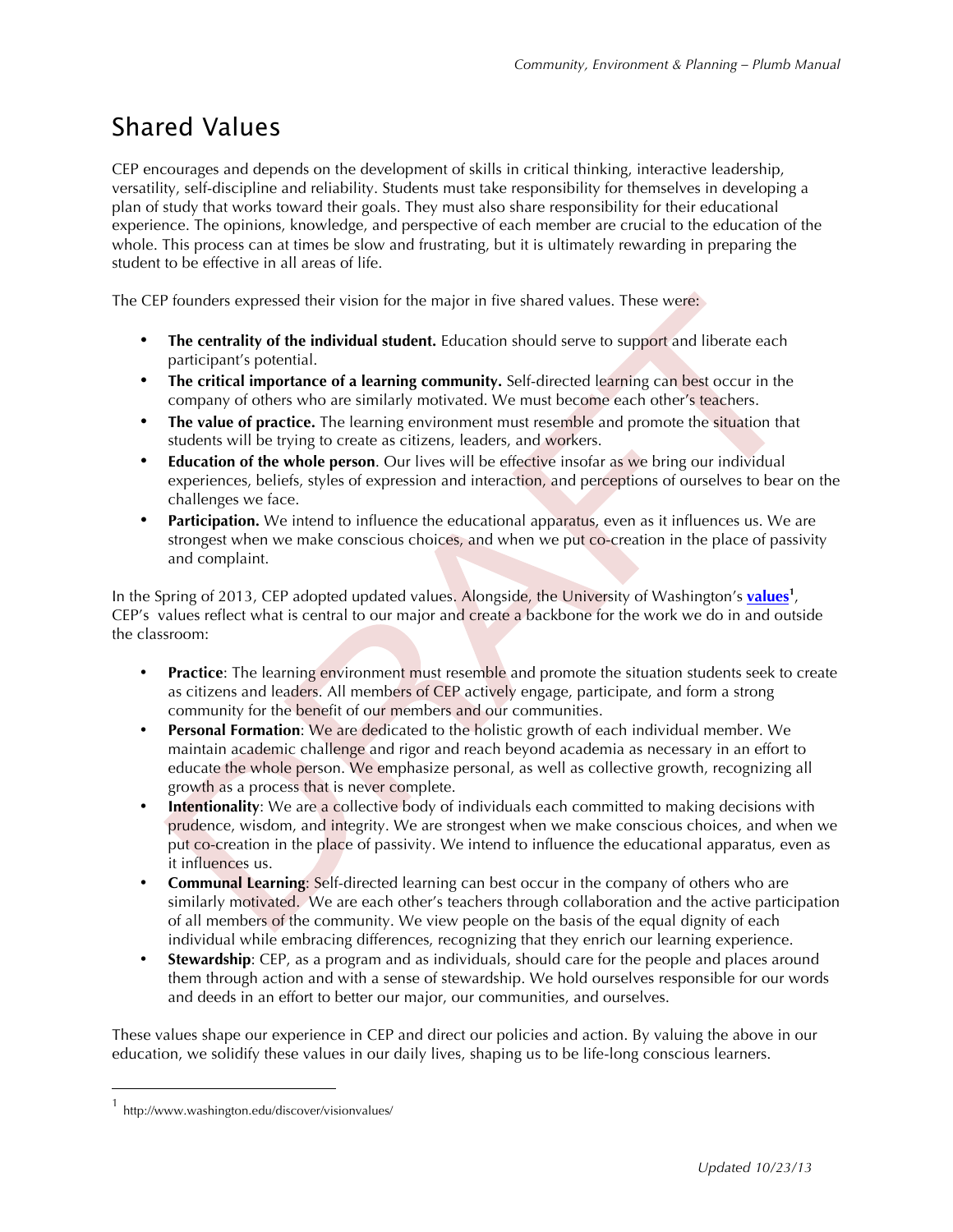### Essential Questions

At its core, CEP strives to provide a supportive environment for students to grapple with tough questions, practice decision-making, and implement solutions that are all the more impactful because of the process employed. To this end then, our curriculum asks students:

- 1. What are effective ways to organize groups and manage projects on both a small- and large-scale (i.e. group projects and city plans)?
- 2. What can we learn from, and how do we work with other disciplines to create holistic solutions to modern-day problems?
- 3. How can the individual be most useful for the benefit of the whole?
- 4. How can we ensure that community and the natural environment are represented at the table when considering action for our built environments?
- 5. How can I, with the skills that I bring, develop as a professional that serves the common good and the future of our built and natural environments?

### Core Competencies

After the first year of the major's operation, in the summer of 1995, the students attempted to describe for themselves the ideal to which they ought to aspire. They came up with the following series of statements.

#### *A CEP student will:*

- *1. Have facility with disciplinary knowledge, and with complex ideas and methods;*
- *2. Be able to apply theory to practice, and derive theory from practice in relation to the substantive commitments of the major;*
- *3. Be able to find a fit with society, assertively and effectively;*
- *4. Be comfortable, respectful, and effective in a variety of settings, and with different cultures and styles;*
- *5. Be articulate, versatile, and discerning, "light on her feet;"*
- *6. Be ready to take responsibility, and to act responsibly;*
- *7. Be interested in things of value, and in promoting ethical action.*

*The best evidence of CEP's success is its people. CEP graduates are unusually confident. They are comfortable with themselves and with their responsibilities. Their style is interactive. They know how to face difficulties, and to work through them. Their lives are lived in relation to concerns of consequence, and they are ready to hope, practice, learn, and celebrate.*

Since then, CEP has gone through a number of iterations for their Core Competencies. As of 2012, CEP is involved in a process to review these Core Competencies and measure our core curriculum against these competencies to ensure CEP courses and students are meeting their intended benchmarks. An updated version of the competencies will be included in an updated version of the Plumb Manual.

### Practices and Pedagogy

The substance of CEP is best understood as an intimate relationship between six distinct and powerful components working together and challenging one another.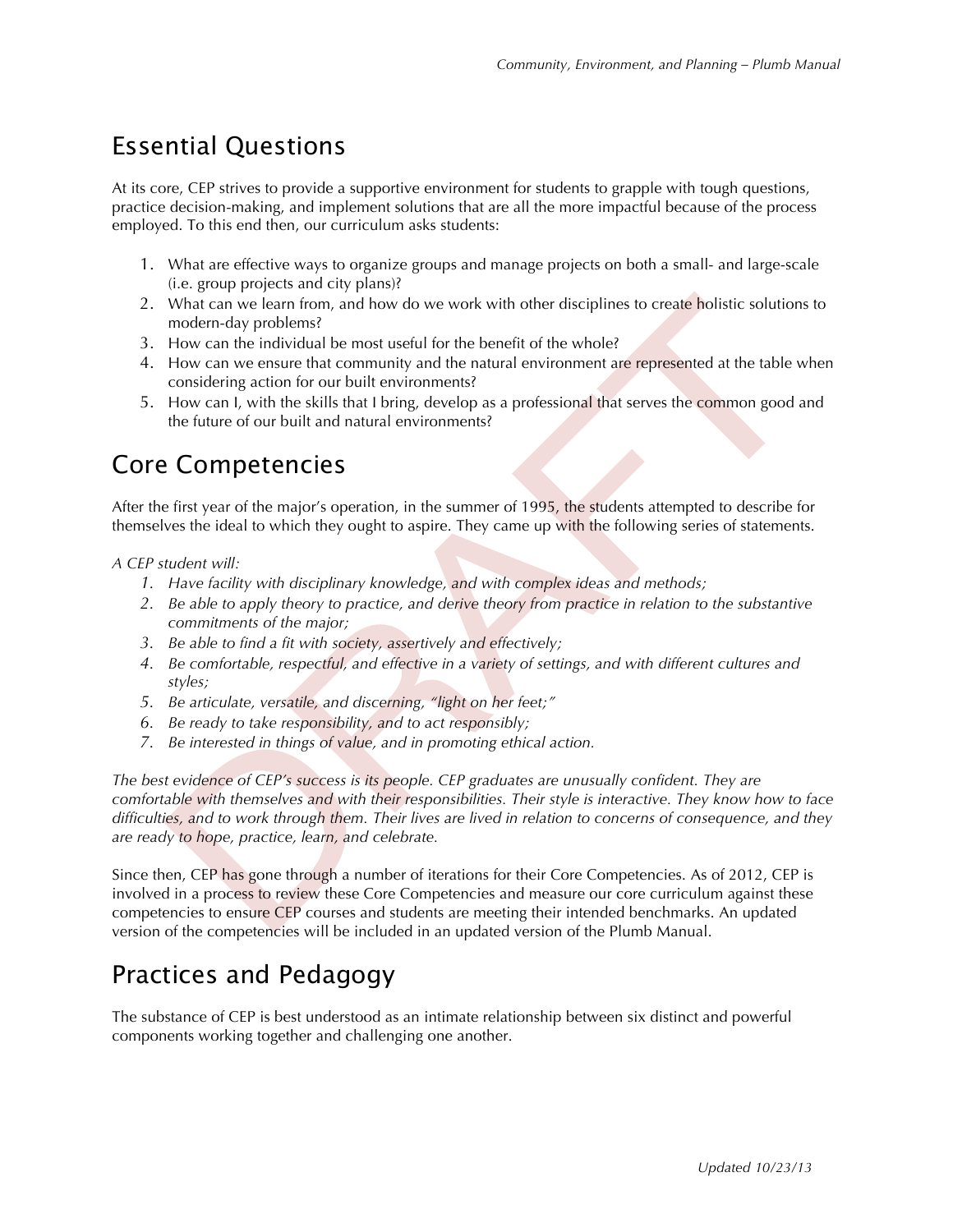- 1. *ISP and E-Portfolio* As CEP's bookends these components create an overarching structure to the major that encourage intention and reflection – the Individual Study Plan (ISP) maps the road ahead, and the E-Portfolio documents the experience and the road traveled.
- 2. *Core Courses* There are six sequential core courses in CEP that are taken over two years. These courses act as the "stakes" within each student's ISP. They ground the students' journey while opening up new ideas and perspectives.
- 3. *Methods and Diversity courses* Methods courses focus on building a toolbox of skills that the student will draw upon in the workplace and society. These courses add a critical degree of utility and practicality to the overall journey. The "Diversity" course aims to give the student a perspective different from the dominant culture and equip them with understanding when working in communities.
- 4. *Governance and Leadership Retreats* These components provide a safe but practical space to practice leadership, project management, and group collaboration.
- 5. *Internship* Offers the opportunity for students to create a bridge from their academic pursuits to their professional career. Students practice skills and build networks that will be relevant in future endeavors.
- 6. *Senior Project Capstone* A year-long independent study designed and implemented by the student that represents a culmination of a students work in the major.

Field experience runs throughout these six components and is meant to be a series of formal and informal investments outside the confines of the traditional classroom setting. These allow for the discovery, testing, and practice of all that they are learning.

**Making it Happen, Making it Yours.** Fundamentally, the CEP education belongs to the student. The ISP may, and likely will, be revised many times to reflect changing values and course availability. Methods, core courses, internships, capstone projects, and extracurricular experiences are chosen by students to reflect their vision for their educational paths.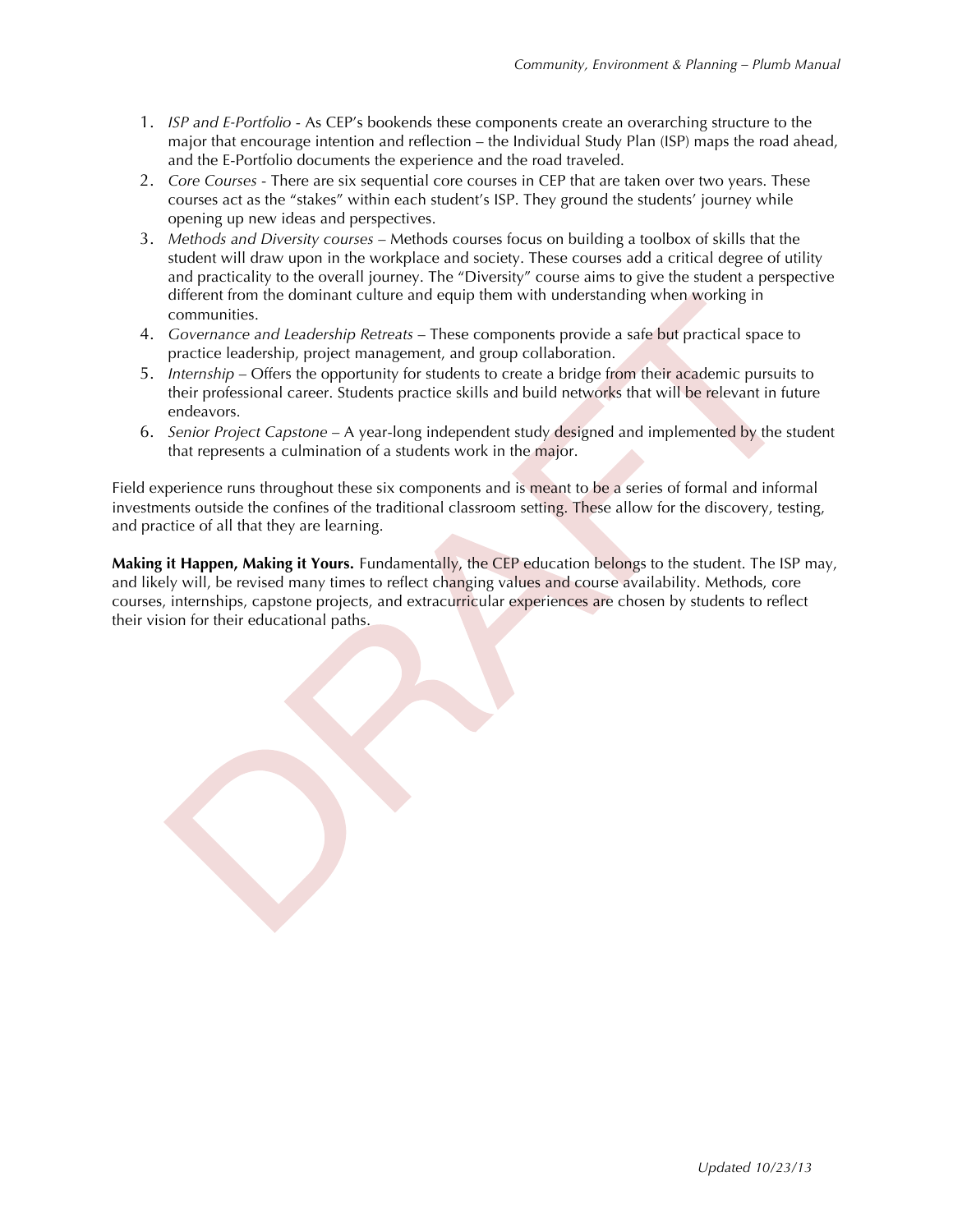# Section Two - Academics

### Degree Requirements

**Degree**: Bachelor of Arts (Community, Environment and Planning)

The Bachelor of Arts degree requires the satisfactory completion of at least 180 credits of coursework in the following two categories:

#### **General Education Requirements (80 credits)<sup>2</sup>**

- $\checkmark$  [5 Credits] English Composition
- $\checkmark$  [10 Credits] Additional Writing
- $\checkmark$  [5 Credits] Quantitative and Symbolic Reasoning
- $\checkmark$  [20 Credits] Visual, Literary, and Performing
- $\checkmark$  [20 Credits] Individuals and Societies
- $\checkmark$  [20 Credits] The Natural World
- " *Foreign Language is recommended but not required*

#### **CEP Requirements (77-81 credits)**

- " **Individual Study Plan (ISP)** that maps out your course of study for your two years in CEP.
- " **[30 Credits] CEP's Six Core Courses taken in sequence** (CEP 301, 302, 303, 460, 461, 462)**:**
	- \* A student is allowed to substitute one core course, excluding the first and last, with study abroad.
	- \* Students can choose to be evaluated with a standard 4.0 scale or C/NC. All students must complete written narrative evaluations.
- $\checkmark$  [25 Credits] Methods: The upper-division coursework appropriate to a student's objectives and career pathway. Methods may include courses such as qualitative and quantitative methods from the social, natural, and physical sciences; critical theory and analysis; art and design; group dynamics and facilitation; ethics and philosophy; speech communications; writing; and research methods.
	- Only 15 of these credits can overlap with requirements for another major
	- Minor requirements can count towards methods credits, but minors must be 60% different than any major. *(ex. of the 30-credit Urban Planning minor, only 12 credits can overlap with CEP-major credits)*
- " **[5 Credits] Diversity:** Each student must take at least 5-credits that critically analyzes and addresses social constructs and/or issues from a different perspective than that of our dominant culture.
	- \* CEP Staff must approve this course.

#### " **[5 Credits] Internship and Accompanying CEP 446 course**

- Internships must equal 120-150 hours, over at least a 3-month period
- Students and their supervisor must fill out a learning contract prior to beginning the internship and a performance evaluation at the end

<sup>&</sup>lt;sup>2</sup> See http://www.washington.edu/uaa/advising/degreeplanning/gebsrofuwsc.php for reference.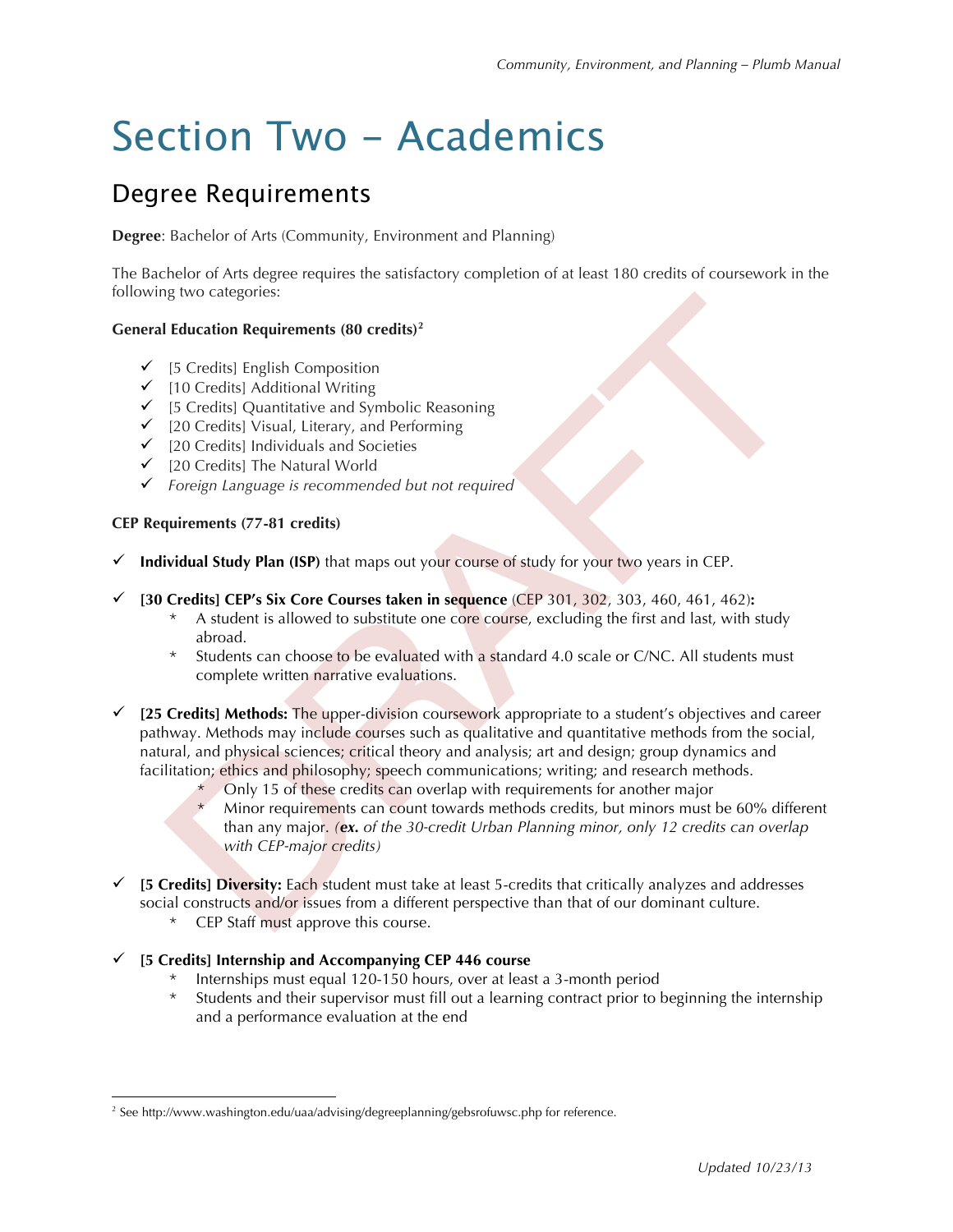#### " **[10 Credits] Student Governance and Leadership Retreats (CEP 400 and CEP 300)**

- Two-hour Friday morning Governance
- Fall and Spring retreats, both Junior and Senior Year

#### " **[2-6 Credits] Senior Project Prep Seminar (CEP 490 and 491)**

\* Fall and Winter preparatory courses that can be taken for variable credit

#### **Senior Capstone Project**

- Includes project proposal completed in the Fall of a student's final year, professional presentation in May, and final product in June
- \* Credit is given through the CEP 462 course

#### " **CEP E-Portfolio**

- \* Personalized web-based portfolio that documents, demonstrates, and contextualizes your experience in CEP and the UW
- \* Includes final reflective statement of your learning experience

### Individual Study Plan

The Individual Study Plan (ISP) is the most important planning document in CEP. It is the program's way of ensuring that students are *intentional* about their education, while giving them a considerable amount of freedom. Each student charts their own unique educational path that is consistent with their vision, as well as with the major and the UW graduation requirements. In this manner, the ISP is both an academic "road map" and also a way to document the students educational aspirations, goals, and accomplishments. Of course, plans are also likely to evolve while a student is in the program. Therefore, the ISP should be thought of as a "living document" and regularly revised to reflect the changes a student makes as they discover new opportunities and interests.

The ISP can be personalized to reflect the individuality of a student, but it should also contain the following required elements in the E-Portfolio:

- $\checkmark$  Cover page
- $\checkmark$  Table of contents
- $\checkmark$  'Letter' of introduction
- $\checkmark$  One page for each of your six or more quarters at the UW. Each page should list proposed classes and describe why course choices are relevant to educational goals. Alternative courses should be listed as well if appropriate. Please distinguish Methods and Diversity courses.
- $\checkmark$  Single page visual map of course requirements (CEP provides a template)
- $\checkmark$  Explanation of internship plans and how they relate to educational goals
- $\checkmark$  Explanation of any study abroad or other extracurricular plans and how they relate to educational goals
- $\checkmark$  Explanation of plans for a Senior Project

*For ISP Criteria see Appendix X*

### Core Courses

Each quarter, CEP students are required to take the core courses with their learning cohort. While some of the content of these courses stands alone, others build upon each other. Overall, the most rewarding aspect of CEP is the two-year experience of learning with the same small group of peers.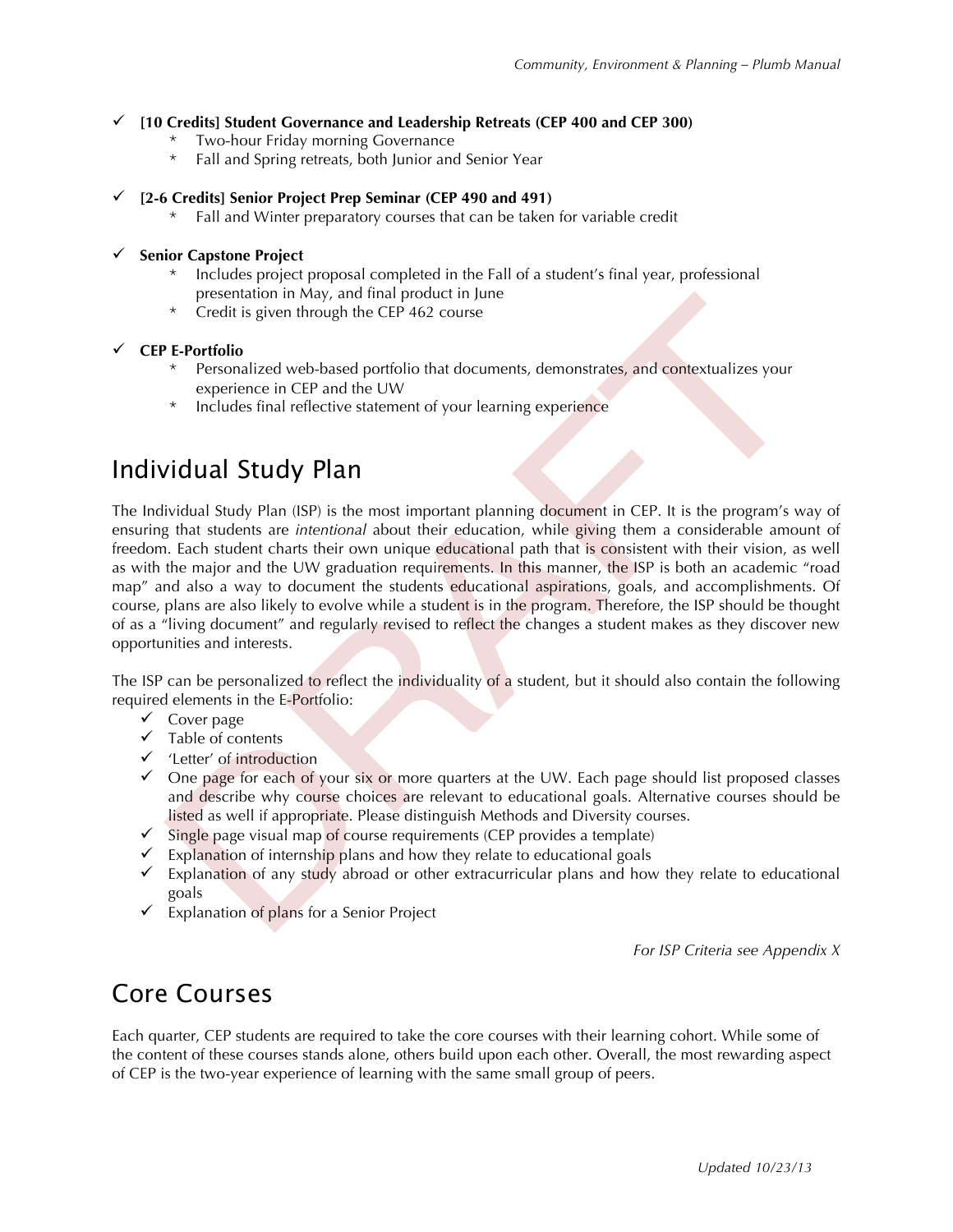#### **Junior Year**

**CEP 301: The Idea of Community.** The aim of the first quarter is to understand and build community. We learn by reading and analyzing the work of great thinkers who have gone before us, drawing on our own experiences, and observing communities around us. Most importantly we form our learning community that will sustain us through the next two years.

**CEP 302: Environmental Response.** The focus of the second quarter is on building and maintaining a sustainable society through community based efforts. We read cross-disciplinary critical literature on the history, sources, scale, dimensions and complexities of the environmental crisis. We study examples, both worldwide and close at hand, of what works and what doesn't. We research and generate theoretical and practical knowledge to improve our situation.

**CEP 303: Social Structures and Processes.** This is the first major project based course. In this course we take the material we explored in the first two courses and add to them planning theory. While we are examining planning theory we are engaged in our first real world project. The project becomes a laboratory for us to explore and try out the theories we have learned about and then examine the results.

#### **Senior Year**

**CEP 460: Planning in Context.** In the fall of our senior year we form small groups and engage in a major project for a client. The expectation is that the groups perform just as consultants would in working for their client. As part of this process students examine the goals of the project, develop a work plan, complete their plan, and present their results to the client. The groups will also be providing periodic updates to the class for discussion.

**CEP 461: Ethics and Identity.** By the winter of the senior year we know each other well enough to go to deeper levels of meaning and purpose. In this quarter we examine ourselves, reflecting on literature that deals with the place of the human species in the progression of life, the basis for responsible relationship to other humans and the ecosphere, and in particular what it means to live a life of meaning, relevance and significance. We depict our own lives as journeys of ethical development, and we compare the influences the CEP major has had on our perceptions and personal definitions.

**CEP 462: Community and Environment.** This class wraps it all up. Capstone projects are finished, write-ups and reports about the projects are completed, and presentations for Capstone project night are honed. We also take time to reflect on who we are now, how we have grown and changed as individuals and a community over the past two years.

#### **Narrative Transcripts and Exit Interviews**

Up until the Spring of 2012, students were evaluated in their core courses with a binary Credit/No Credit grading system. A Narrative Transcript was also written by the faculty and the student providing a more holistic evaluation of a student's performance. Due to many reasons, Credit/No Credit has always been debated in the major, until students successfully passed a proposal that solved the issues inherent in the implementation of CEP's grading policy. Since the Fall of 2012, students can now choose to be graded with the standard 4.0 system or the Credit/No Credit binary scale. All students still must complete a narrative reflection of their performance in the course - no longer required of the instructor - that is kept in their student file. At the end of every CEP core course students meet individually with the instructor for an Exit Interview as an opportunity to get verbal feedback on overall performance.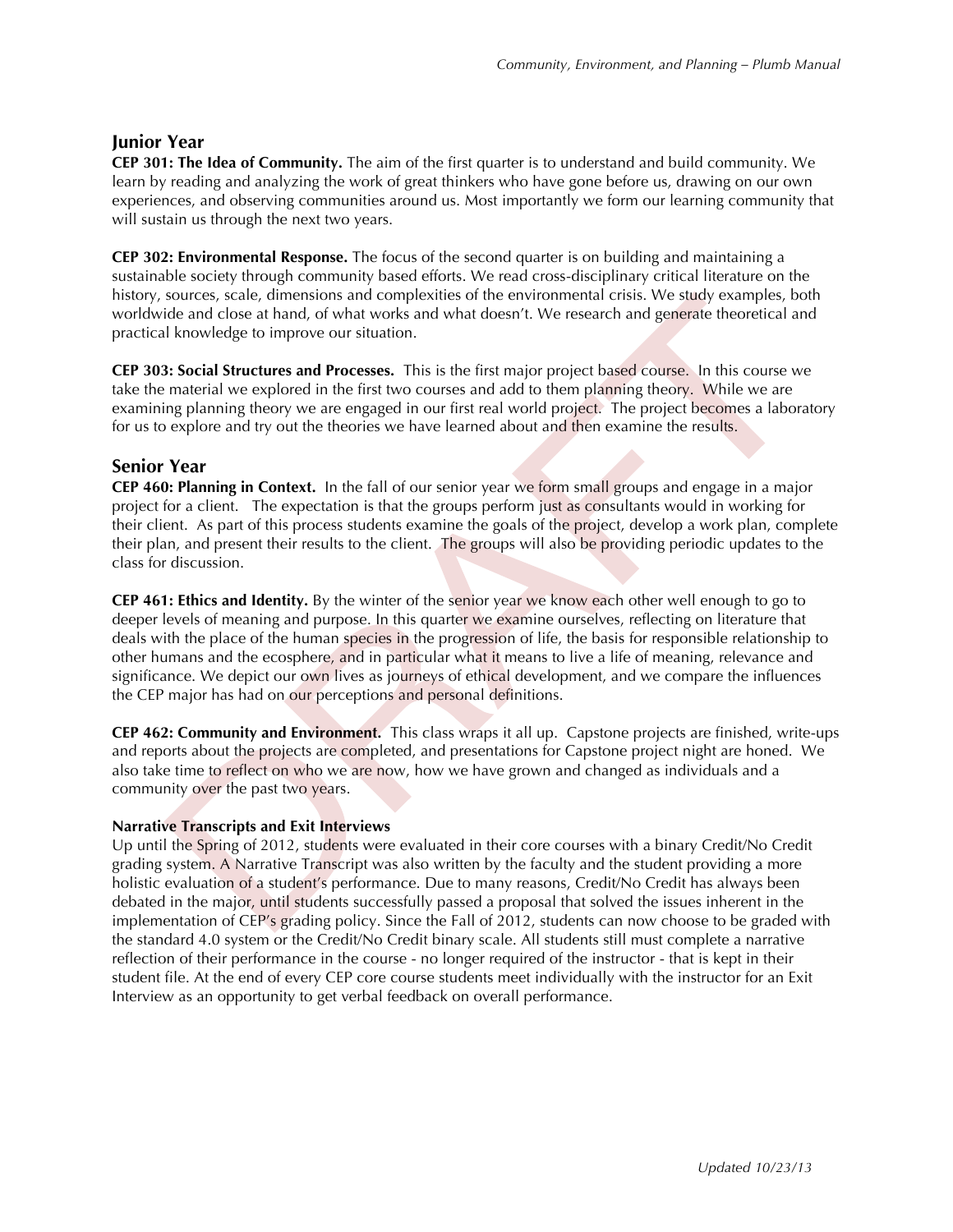### Methods and Diversity Courses

**Methods Courses** build a useful toolbox of skills – valuable qualities which the student will draw upon in the workplace and society. These "skills" are not limited only to traditional skills such as marketable, vocational, or career-oriented skills. Methods courses also build valuable qualities that the students can exercise in many diverse situations at various parts of their lives. A CEP methods toolbox includes ways of knowing, ways of thinking, and ways of doing.

To complete the **Diversity Course** requirement, students must take at least five-credits that critically analyze and address issues of social difference in our society. This can be done by taking a course that explicitly addresses social constructs or experiences of race, ethnicity, culture or other forms of difference within American society, or a course that examines issues from a perspective different than that of dominant US cultures.

### Internship

Each CEP student is required to complete an internship by graduation. At minimum, internships must equal 120-150 hours, over at least a 3-month period. CEP 446 is a required course taken in conjunction with the internship itself. It provides a forum for sharing and analyzing the internship experience with other students and experienced faculty. The internship should be developed before the quarter in which it takes place so it can move quickly into operation alongside the class.

*For CEP's Internship Contract see Appendix X*

### Student Governance

CEP is a participatory major. We believe that much of our learning grows out of being responsible for our education and program. Therefore, everyone takes part in leadership within the major according to his or her individual talents and interests. Governance is where this happens. We develop, discuss, and vote on new proposals in order to keep the program current and innovative; we manage new and on-going events, professional connections, communications, our admissions process and policy revision through committees; and we ensure collaboration and efficiency through an executive committee. CEP makes key decisions by consensus. This ensures that every member has a say in the policies and the future of the program.

#### **Structure**

Governance is held Friday mornings from 8:30-11:20am. The first two hours (CEP 400) are mandatory for CEP students, while the third hour is an optional<sup>3</sup> executive committee, called Steering. Student Committees meet during the first hour from 8:30-9:20am to work on tasks and responsibilities from CEP's Operations Plan. Forum, where larger program issues are discussed, meets from 9:30-10:20am. Program-wide (i.e. *joint*) and class-specific (i.e. *class*) meetings alternate weekly. Steering meets from 10:30-11:20am and is made up of a student point from each committee. Other students who want to participate are also welcome to join.

#### **Committees:** 50-minute meeting, 8:30-9:20am

Committees support the operations of the major and the needs and wants of the students. Quarterly, students self-select into a committee that they are interested in, that will develop skills, and/or requires skills that the individual can offer.

• **Communications** manages and maintains digital and print media and facilitates effective communication across the major.

<sup>&</sup>lt;sup>3</sup> Required for Committee and Steering points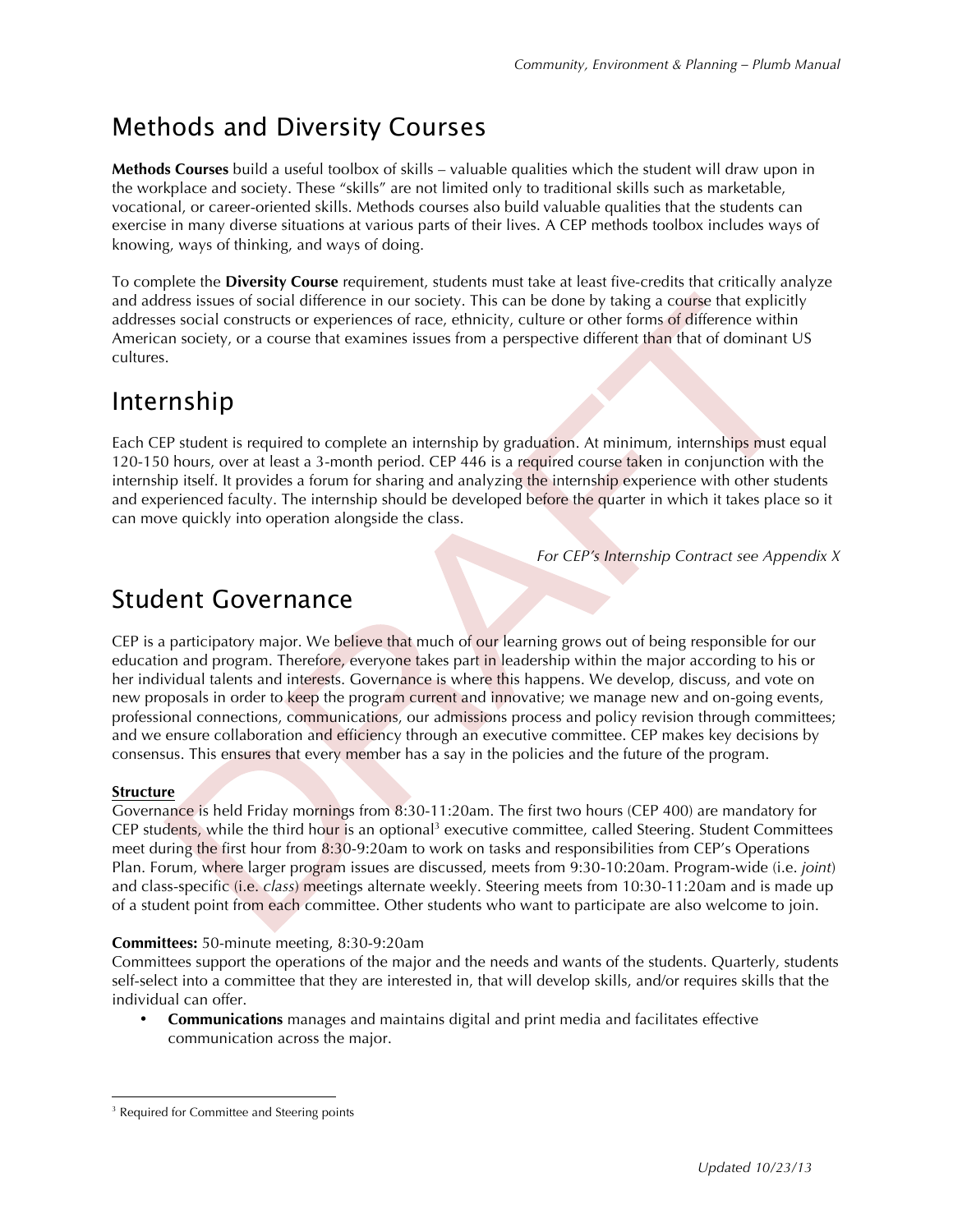- **Community Engagement Committee (CEC)** promotes positive social change and community engagement among CEP students, alumni, and the larger community. CEC also works to build the CEP network and engage students with alumni and vice versa.
- **Headlights** supports long-term planning and visioning for the major in terms of program development and standards, while also addressing emerging issues.
- **Hearthstone** plans and carries out Senior Project Night and Graduation; supports logistics for other events (ie. Spring Retreat); and manages activities that have a financial component such as CEP apparel and fundraising.
- **Outreach & Admissions (O&A)** promotes the CEP program to prospective students and manages the annual admissions process.

#### **Forum:** 50-minute meeting, 9:30-10:20am

Forum provides an opportunity for the major to meet as a program or a class to discuss issues, activities, develop skills, and engage in reflection relevant to the larger group. Forum is co-facilitated by two students with an agenda developed in collaboration with Steering and CEP Staff.

#### **Steering:** 50-minute meeting, 10:30-11:20am

Steering manages communication across committees, decision-making, and the overall affairs of the major. Steering is made up of at least one person designated as a 'point' from every committee plus staff and faculty.

*For CEP's Governance Manual see Appendix X*

### Leadership Retreats

Twice a year, once in the fall and once in the spring, a student-conducted retreat is held for all CEP participants. While it is mainly for the benefit of current students, the CEP faculty/staff, alumni, and special guests may also be welcome. Retreats focus on the individual as well as the program. Through the use of workshops and discussions, participants reflects on the program's past and plan for the program's immediate and distant future. Workshops also review core expectations of the individual such as the ISP and Senior Projects and help develop skills to use in CEP and experiences beyond academic walls. While retreats are intensive work sessions, they are also important social occasions where the learning community is further developed and strengthened. Participation in the retreats is mandatory for all CEP students.

### Senior Project Capstone

The Senior Project is the **capstone** project in the major. It is the culmination of a student's time at the UW and an opportunity to demonstrate the results of one's two-year educational plans and accomplishments within the major. In this manner, Senior Projects are not only a form of conclusion, but are also a means by which the student author and the major may be measured. Projects are an important piece of evidence that show what a student and the major can accomplish. Senior Projects can take many forms. Which form they take depends on the interests of the student author and the needs of the project itself, but may include: academic research, client-based work, artistic or demonstration-oriented endeavors, or community organizing processes.

*For CEP's Senior Project Guidelines see Appendix X*

### E-Portfolio

The E-Portfolio is a personalized web-based collection of work that documents, demonstrates, and contextualizes a student's experience in CEP and the UW. Among other artifacts, it includes the student's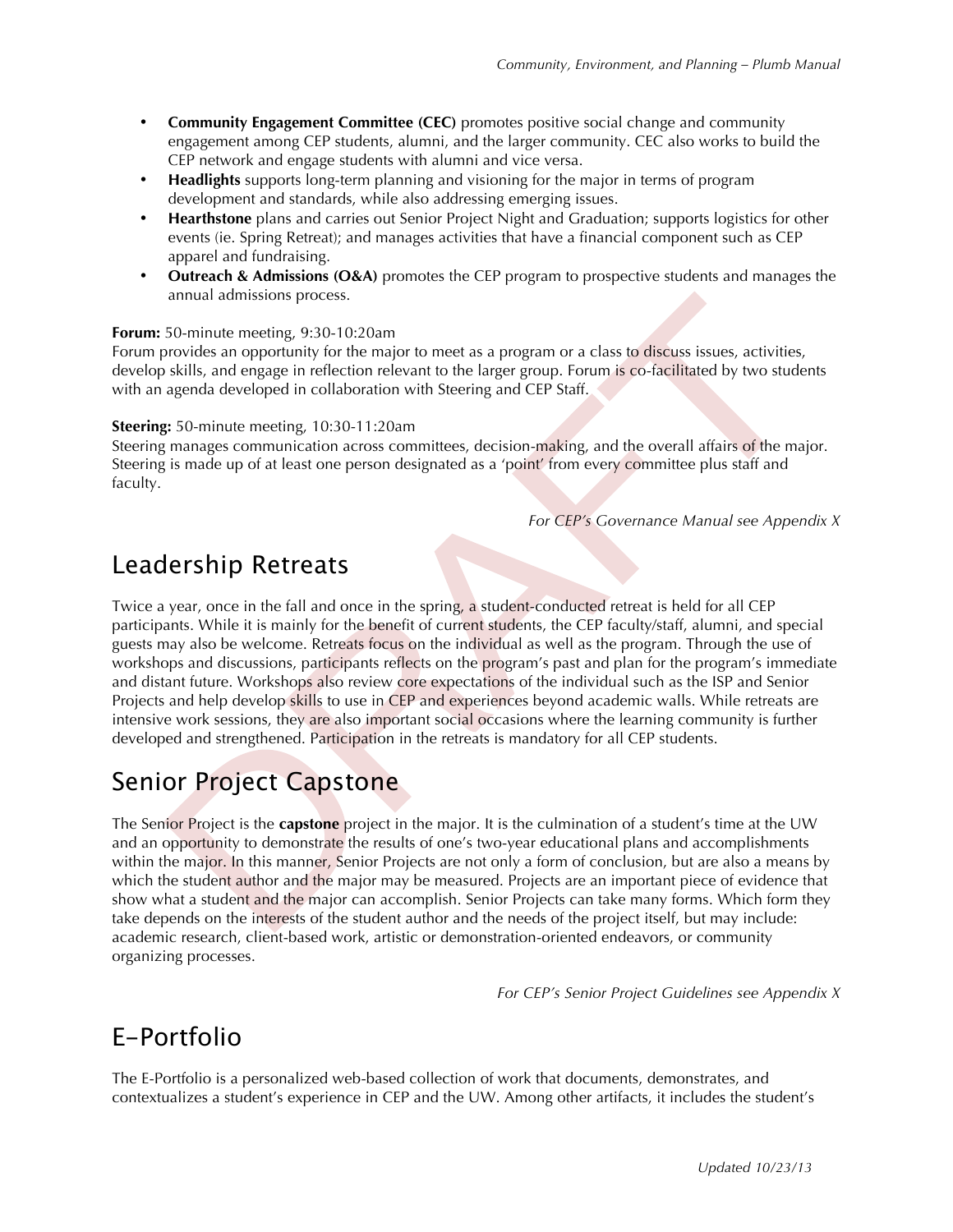original ISP, the final ISP, CEP Senior Project, and final reflective statement of the student's learning experience.

*For CEP Portfolio Guidelines see Appendix X*

### Field Experience and Other Opportunities

Education doesn't only happen in the classroom. CEP encourages the student to incorporate other forms of learning into their ISP that augment and enhance their learning goals. Within every one of the CEP core courses, some form of field experience will be found, but students are encouraged to supplement this field experience with other opportunities.

**Studying Abroad** is encouraged, and CEP students may include one quarter of study abroad in their Individual Study Plan. While not a requirement, study abroad is a part of the experience of many CEP students. Students are asked to report on their experiences when they return, allowing their fellow students to share in the enrichment.

Typically, CEP students are also involved in a variety of other **extracurricular activities**, such as being part of an organization, club, or athletic team. These commitments often take a significant amount of time, but they also contribute to learning and broader educational goals, and are encouraged and supported by CEP faculty, staff, and fellow peers.

CEP students have the opportunity to lead and/or participate in **student-led seminar courses** under the course number CEP 498. Students who wish to organize a seminar must find a faculty adviser for the seminar. In previous years, seminars have focused on the issues of poverty, alternative forms of education, and strategic planning for the future of the major.

### Major Recurring Events

#### **Orientation**

At the beginning of fall quarter, the students who are moving from junior to senior status take responsibility for welcoming and integrating new juniors into the program. This series of events makes up orientation, and is strong on energy and rich in meaning. They review the history, philosophy, and expectation of the major, and they begin to build their learning community and an agenda of work for their time together.

#### **Admissions**

During winter and spring quarters, the current CEP students and faculty select new students for the class that will join CEP in the fall. The admissions process calls upon the students' ability to articulate what the major is all about, as well as their capacities to discern whether CEP and a given applicant are a good match. CEP seeks students with various interests who are ready to accept the challenge of a participatory education.

#### **Passing the Torch**

During one of the final Governance sessions of the year, CEP holds a 2-hour meeting that is reflective and celebratory. The major reflects on its activities of the past year and discusses hopes for the year ahead. This meeting informs the agenda of the summer meetings and the general topics and themes of the governance activities the following autumn. It is also a time that symbolically marks the leadership of the major being passed to the juniors while the seniors plan for their next chapter.

#### **Summer Meetings**

Summer is an important transitional time when seniors have graduated and juniors must take on a leadership role in the major. Planning for orientation and fall retreat must be completed in time to start fall quarter. The Plumb Manual and Strategic Plans may be revised during the summer meetings to reflect changes in the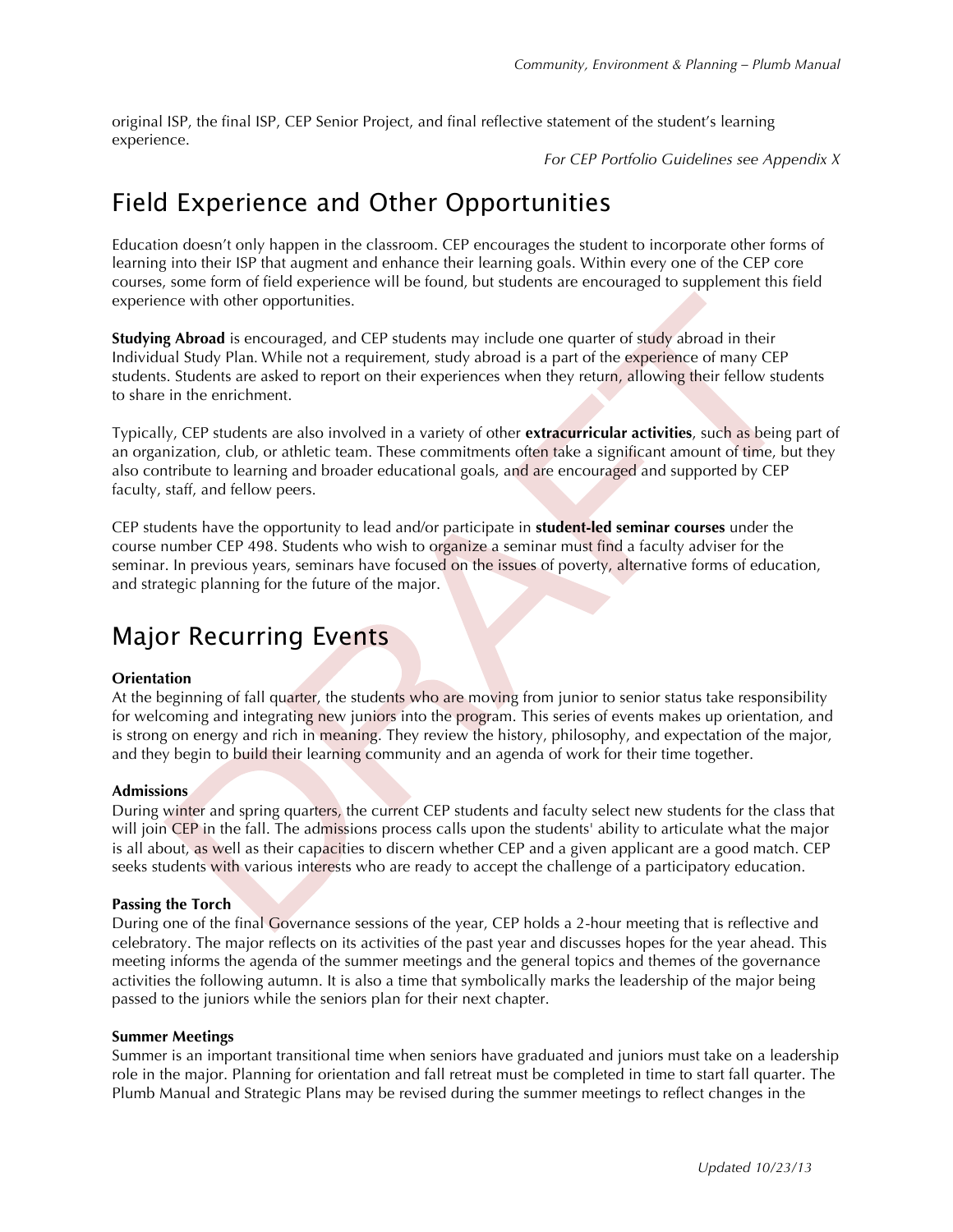program. Not all members will be able to participate during the summer, but a core group is needed to fulfill these basic tasks.

#### **Senior Project Night**

Senior Project Night is an annual colloquium at which the seniors present their senior projects to their fellow classmates, faculty/staff, parents, friends, alumni, and larger community. Every senior presents their work to a panel of community and academic professionals. The junior class organizes this event each year.

#### **Graduation**

CEP students graduate in style - their own style. They are encouraged to attend the University Commencement and the College of Built Environments' Ceremony, but they also arrange for their own event, an intimate occasion in each other's company and in the presence of staff, family, and guests. The form and content of the event is entirely up to the graduating seniors and the juniors who plan and execute the event. It is an especially affirming and memorable event, the culmination of two years of learning and growing together in the major.

## Section Three - Policies

#### Proposals

When a member of CEP identifies an inefficiency, issue, or sees a need for change within the major, they can write a proposal to initiate a voting process. Any student, group of students, or committee can bring a proposal in front of the major. Proposals and a consensus vote are needed for large policy changes such as grading structure changes, attendance policy changes, or changes to language in the Plumb Manual. Nonpolicy changes do not need to go through the proposal and consensus process. These changes might include apparel design, marketing strategy, or font choice on the website. CEP staff and Steering will determine the need for a proposal process if it is unclear with an arising issue.

#### Consensus

CEP makes decisions with a public consensus vote. There are three ways to vote:

- **Approving** means that you agree that the proposal will add value to the major and should be put into practice.
- **Blocking** means that you disagree with the proposal, think it will hurt the major, and/or have ideas to make significant changes to the proposal. Your reasons for blocking will be recorded and those that brought the proposal to a vote will take them into consideration when revising the proposal.
- **Standing Aside** means that you are indifferent to the proposal/have some issue with it, but not enough to block. Your reasons for standing aside will be recorded and those that brought the proposal to a vote will take them into consideration in evaluation of the proposal. If there is a significant amount of people standing aside, the group can decide if it is in the best interest of everyone to revise the proposal and bring it to a vote at a later date.

### Policies

When proposals are passed, they become policy and practice in the major. Some of the policies are reenforced by the university, while others are practices that are used and enforced internally. When policies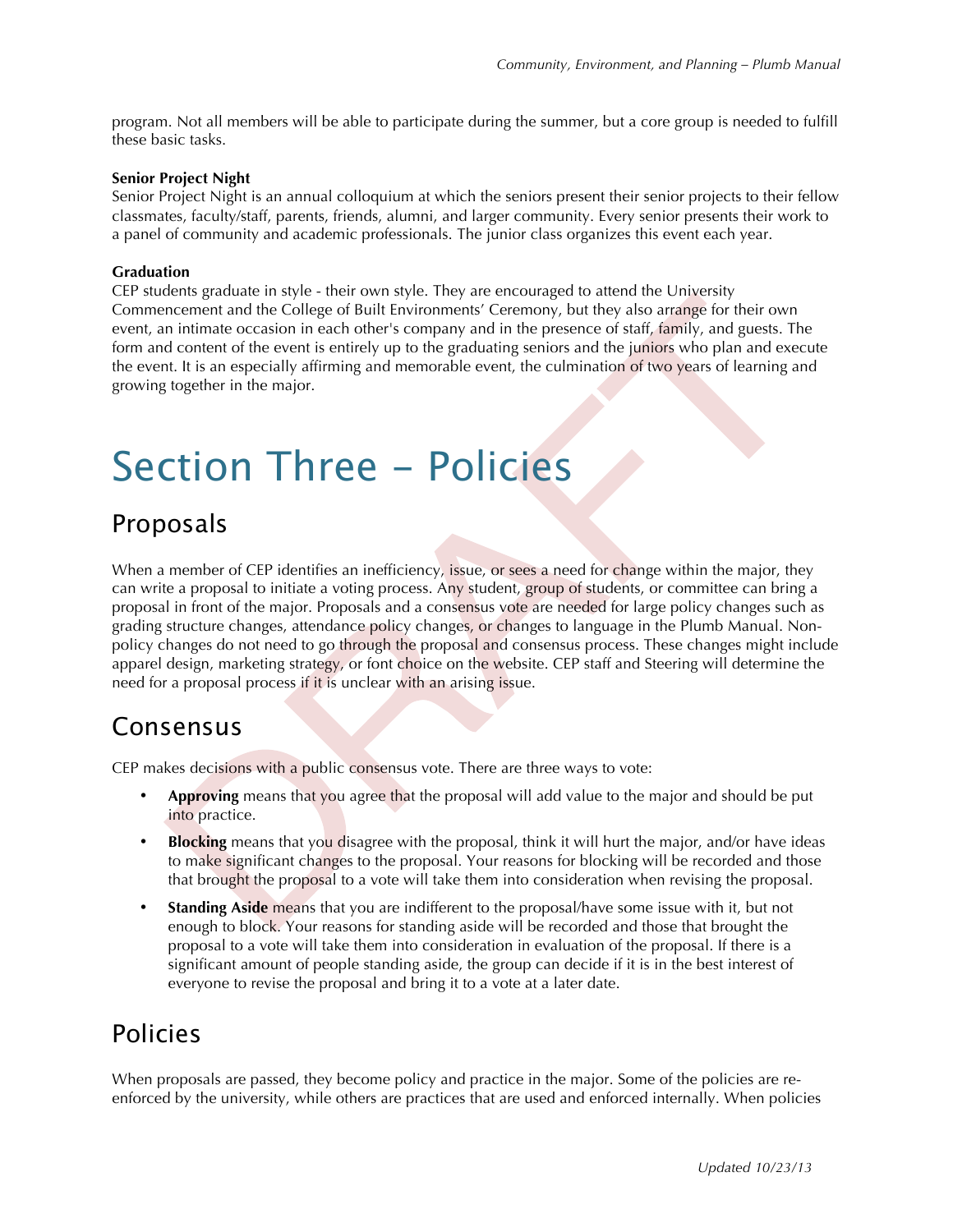are passed, language in the Plumb Manual, other CEP print, and online materials are updated. In recent years, CEP has undergone various changes and proposals can be found in our "Library" on the website.

*ADD – Governance Participation Policy when completed*

### Minimum Grade Policy

Students must receive a minimum GPA for courses to count towards CEP degree requirements. In particular:

- **Methods and Diversity:** For each individual Methods and Diversity course, a student must receive a 2.0 or greater. A cumulative GPA of 2.5 is required for these 30 credits. If a student receives less than a 2.0 in a proposed course, it will not count towards graduation requirements. If a student receives less than a cumulative 2.5 in all of their proposed Methods/Diversity Courses, they must select different courses from their transcript (as approved by CEP's adviser) or take alternative courses.
- **The CEP Core:** A student must receive a 2.5 minimum GPA in order to pass a CEP course. If a student has chosen the Credit/No Credit grading option for the course, the Credit "threshold" will be set at a 2.5. If a student receives less than a 2.5 in the graded core course, it will not count towards graduation requirements. In the event of such an occurrence, CEP staff and the student will meet to create an Individual Learning Contract that identifies how a student can complete the requirement.

### Continuation Policy

While the UW has general regulations governing scholastic eligibility for continuance, CEP has adopted additional requirements in order to provide reasonable assurance of academic success. The criteria and procedures below are used in administering the CEP continuation policy. These criteria and procedures are in addition to those of the UW.

- 1. All students are subject to general University policies regarding grades and credits. The University requires students to maintain a 2.00 cumulative GPA; if a course is repeated, both grades are counted in the GPA. No course required for the degree may be taken on a satisfactory/notsatisfactory basis (S/NS).
- 2. Students must complete an Individual Study Plan by the end of their first quarter in the program. It is then is approved by the CEP Staff. Any changes must be updated and approved by CEP Staff in subsequent quarters.
- 3. Students are required to receive a minimum 2.5 or Credit on all core courses and a minimum 2.0 or Credits on all other major requirements. If a student's performance fails to meet these standards, they are placed on departmental academic probation, and the following action is taken:
	- a. The student meets with CEP Staff and/or Faculty to create an Individual Learning Contract (ILC), including but not limited to:
		- i. A plan to retake failed course or identifying a substitute course(s) for major requirements
		- ii. Detailed note that if there are continued requirements that they student fails to meet, they may only make one substitute for those requirements. All other requirements must be retaken.
		- iii. Failure to pass requirements in three consecutive quarters will result in dropping the student from the major and coding them as a pre-major in the College of Arts & Sciences.